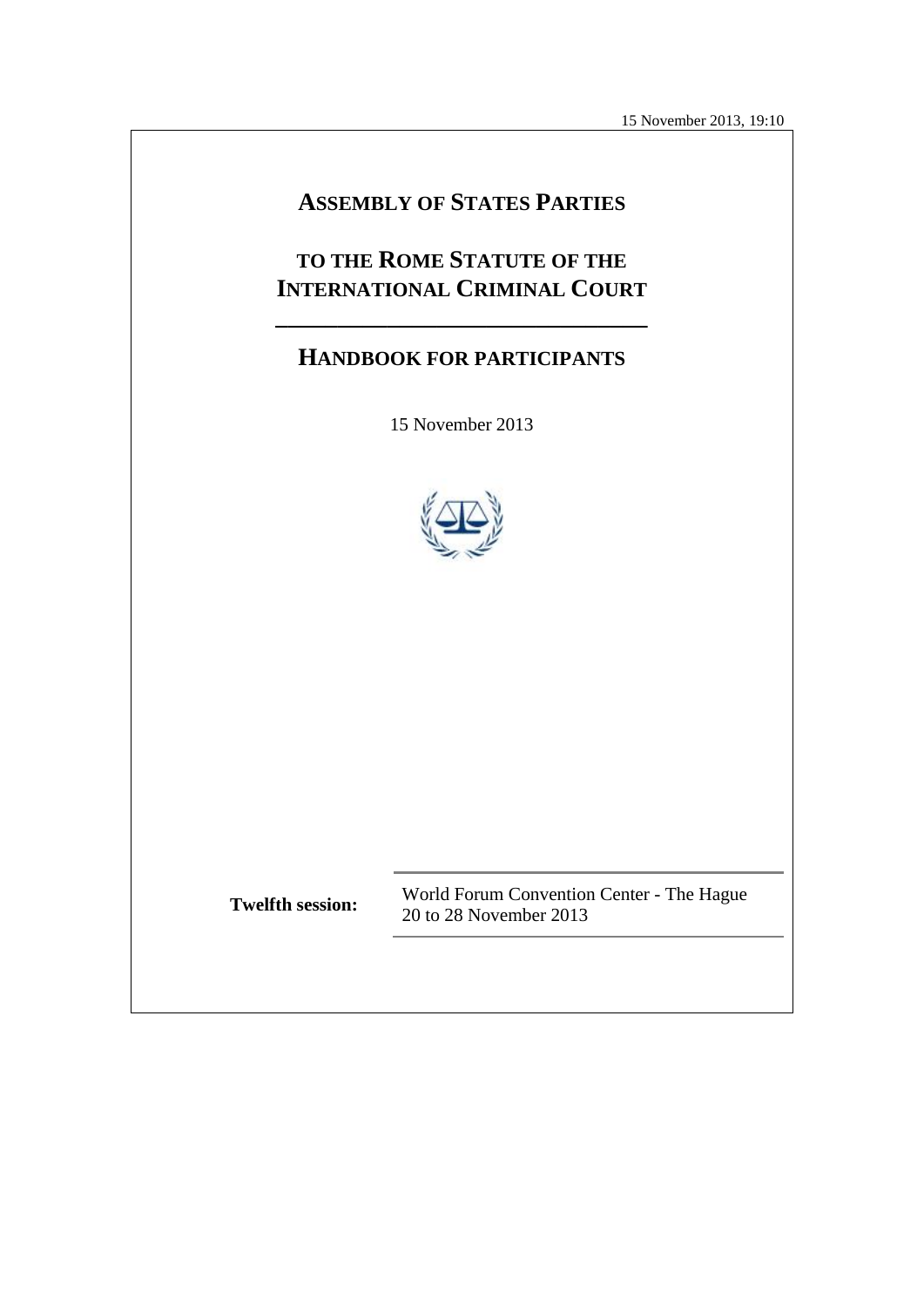## **CONTENTS**

| PAGE           |                                                              |  |  |  |
|----------------|--------------------------------------------------------------|--|--|--|
| 1              | <b>Introduction</b>                                          |  |  |  |
| $\mathbf 1$    | <b>Venue and dates</b>                                       |  |  |  |
| $\mathbf{1}$   | <b>Opening of the session</b>                                |  |  |  |
| $\mathbf{1}$   | On-line addresses for: Rules of Procedure; ASP documentation |  |  |  |
| 1              | <b>Checklist for States</b>                                  |  |  |  |
| $\overline{2}$ | <b>Registration</b>                                          |  |  |  |
| 3              | <b>Credentials</b>                                           |  |  |  |
| 3              | <b>Notifications</b>                                         |  |  |  |
| 4              | <b>Participants</b>                                          |  |  |  |
| 5              | <b>Media</b>                                                 |  |  |  |
| 6              | List of participants                                         |  |  |  |
| 6              | <b>Provisional Agenda, Work Programme and ASP Journal</b>    |  |  |  |
| 6              | <b>Languages</b>                                             |  |  |  |
| 6              | <b>Seating arrangements</b>                                  |  |  |  |
| 6              | <b>Meetings</b>                                              |  |  |  |
| 7              | <b>Decision-making</b>                                       |  |  |  |
| 7              | <b>Elections</b>                                             |  |  |  |
| 7              | <b>General debate</b>                                        |  |  |  |
| 8              | <b>Special segment</b>                                       |  |  |  |
| 8              | <b>Plenary discussions</b>                                   |  |  |  |
| 9              | <b>Statements</b>                                            |  |  |  |
| 9 <sup>°</sup> | <b>Distribution of official documents</b>                    |  |  |  |
| 10             | <b>Booking of meeting rooms</b>                              |  |  |  |
| 10             | Photocopying                                                 |  |  |  |
| 10             | Security & safety                                            |  |  |  |
| 10             | <b>Emergency and medical services</b>                        |  |  |  |
| 10             | <b>Social and side-events</b>                                |  |  |  |
|                | 11   Hotels                                                  |  |  |  |
|                | 11   Catering                                                |  |  |  |
| 11             | <b>Catering for side-events</b>                              |  |  |  |
| 11             | <b>Telephone and internet facilities</b>                     |  |  |  |
| 11             | Parking                                                      |  |  |  |
| 12             | <b>Taxis</b>                                                 |  |  |  |
| 12             | <b>Public transportation</b>                                 |  |  |  |
| 12             | <b>Banking and currency exchange</b>                         |  |  |  |
| 12             | <b>Shops</b>                                                 |  |  |  |
| 12             | <b>Cloakroom</b>                                             |  |  |  |
| 13             | <b>Contact information</b>                                   |  |  |  |
| 15             | <b>Annex I: List of States Parties as of 7 November 2013</b> |  |  |  |
|                |                                                              |  |  |  |
|                |                                                              |  |  |  |

Prepared by the Secretariat of the Assembly of States Parties, November 2013.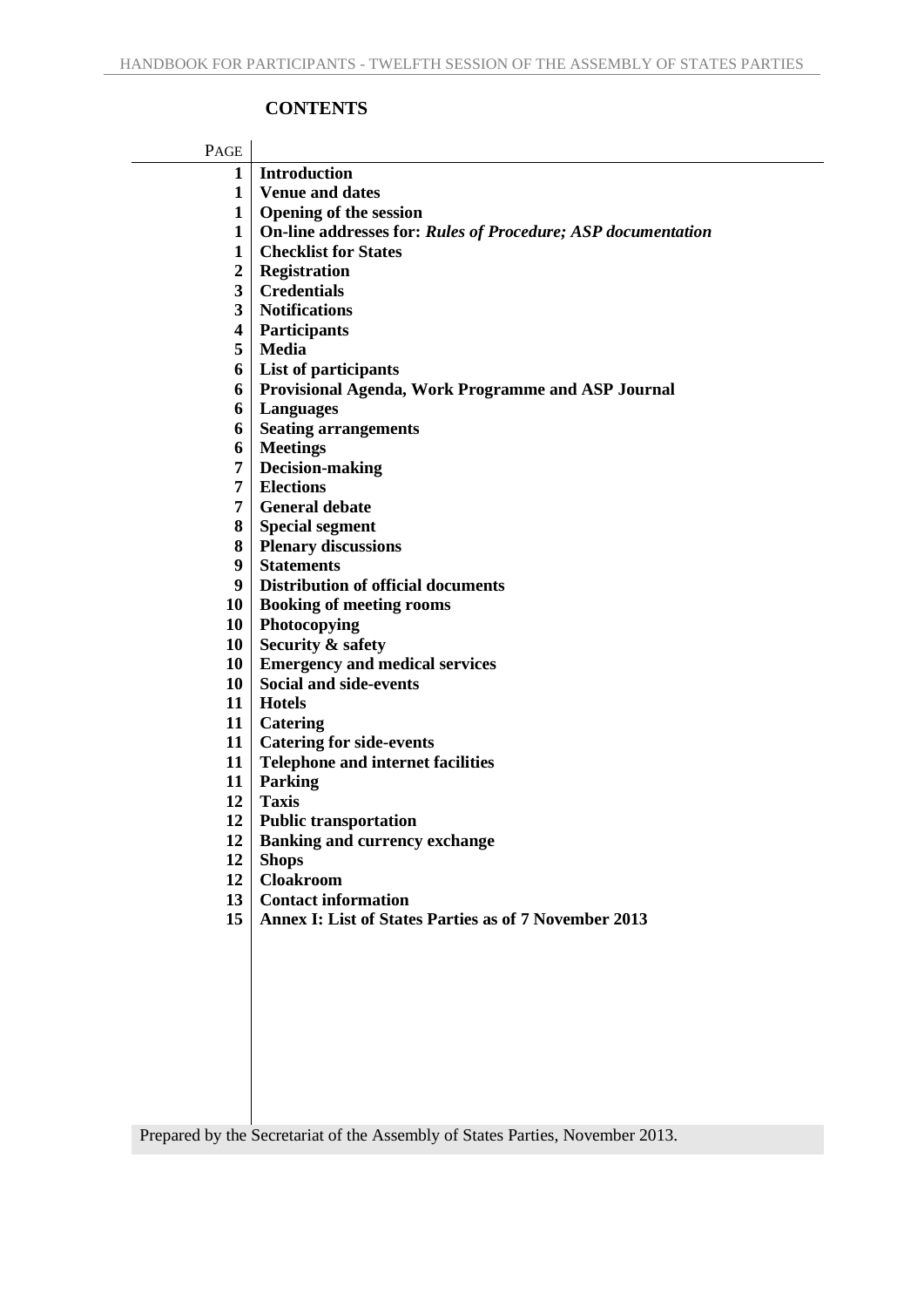## **INTRODUCTION**

At its eighth plenary meeting, on 21 November 2012, the Assembly of States Parties to the Rome Statute of the International Criminal Court (the Assembly) decided to convene its twelfth session in The Hague, The Netherlands from 20 to 28 November 2013.

Invitations to the twelfth session of the Assembly were sent to States and other entities on 13 February 2013 (Note verbale ICC-ASP/12/S/02).

The Assembly has a Bureau consisting of the President, two Vice-Presidents and 18 members elected by the Assembly from among the representatives of the States Parties for three-year terms. At the beginning of the tenth session, the Assembly elected H. E. Ms. Tiina Intelmann (Estonia) to serve as President for the period 2012-2015. H. E. Mr. Markus Börlin (Switzerland) and H. E. Mr. Ken Kanda (Ghana) were elected to serve as Vice- Presidents. The other current members of the Bureau are: Argentina, Belgium, Brazil, Canada, Chile, Czech Republic, Gabon, Finland, Hungary, Japan, Nigeria, Portugal, the Republic of Korea, Samoa, Slovakia, South Africa, Trinidad and Tobago and Uganda.

#### **VENUE AND DATES**

The twelfth session of the Assembly will be held from 20 to 28 November 2013 in the World Forum Convention Center (WFCC), Churchillplein 10, The Hague (Den Haag), the Netherlands.

## **OPENING OF THE SESSION**

The official opening of the twelfth session will take place in the World Forum Theater at the World Forum Convention Center on 20 November 2013 at 10:00 hours. Participants are requested to be seated in the World Forum Theater by 09:45 hours.

Twelfth session documentation, including the *Rules of Procedure of the Assembly of States Parties* can be found online at:

**http://www.icc-cpi.int/en\_menus/asp/sessions/documentation/12thsession/Pages/default.aspx**

#### **CHECKLIST FOR STATES:**

- 1) Register each participant by using the registration form
- 2) States Parties: Submit credentials to the Secretariat of the Assembly of States Parties
- 3) Observer States: Submit a notification to the Secretariat of the Assembly of States Parties with the names of participants

*For more details and sample credentials letter/notification letter, see page 3 below*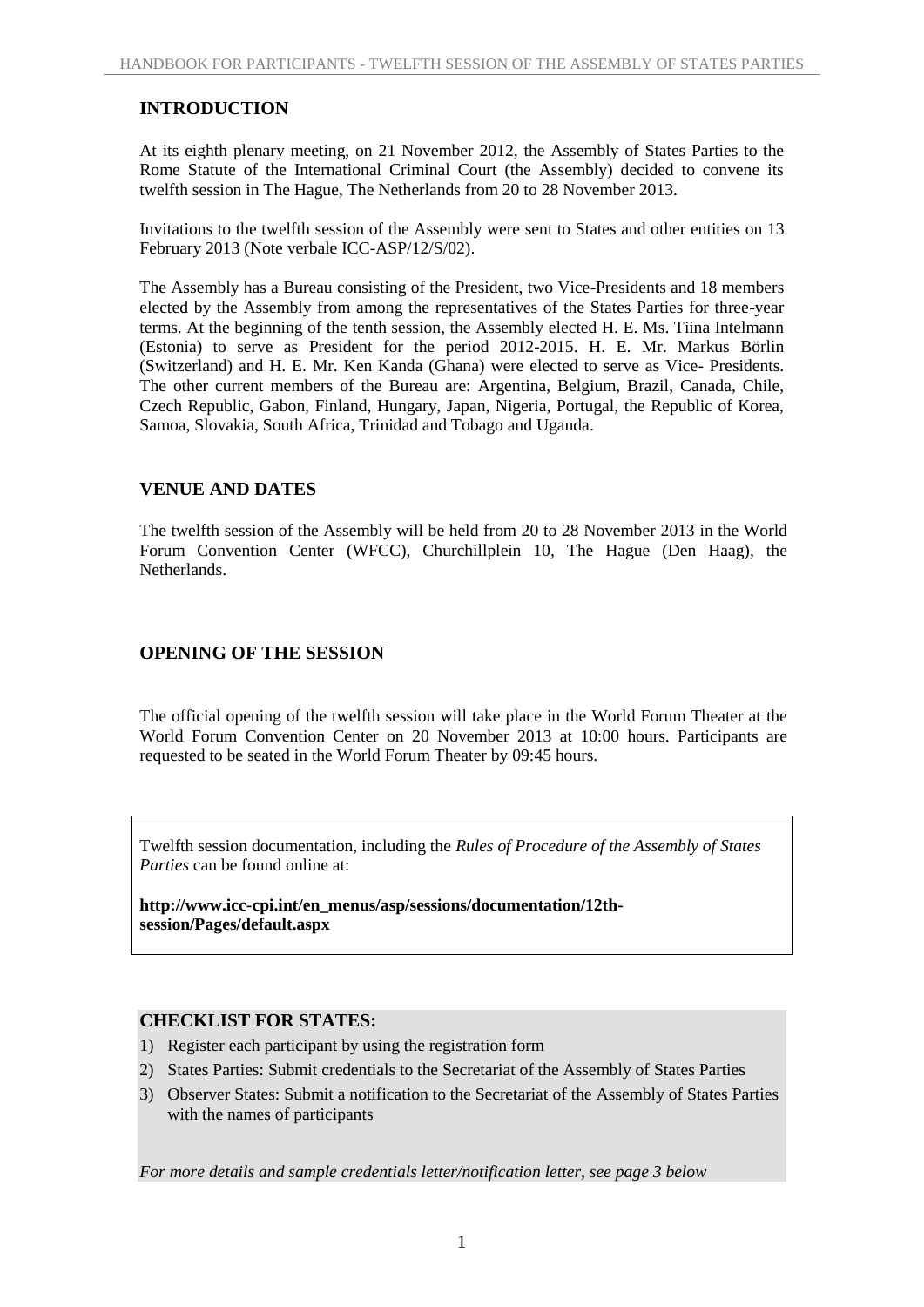## **REGISTRATION**

All States participants are advised that they will be admitted to the conference only upon presentation of a Conference pass. Registration forms were distributed to States and observers by mail and are available on the Court's website at:

http://www.icc-cpi.int/iccdocs/asp\_docs/ASP12/ASP12-RegistrationForm-ENG-FRA.pdf

NGOs wishing to attend the twelfth session must submit a written request naming each of its representatives on official letterhead to the ASP Secretariat or to the Coalition for the International Criminal Court (CICC) by 30 October 2013. NGO representatives will have to present the letter issued by the ASP Secretariat, confirming their eligibility to attend the twelfth session, to the registration desk to obtain a Conference pass.

The on-site registration of participants will start at the World Forum Convention Center on Tuesday, 19 November from 11:00 to 20:00 hours and from 20 to 28 November from 8:00 to 16:00 hours except Sunday, 24 November. Conference passes will be issued upon presentation of valid identification, preferably a passport.

Delegates who have submitted the registration forms by Friday, 15 November, 18:00 (CET) can collect their badges (and for the rest of the delegation not based in The Hague) as of Tuesday, 19 November, as of 11:00 at the registration desk at the World Forum Convention Centre.

The Hague based delegates of States Parties who are in possession of an ICC badge, do not need to submit a registration form, as they can access the premises with the ICC badge.

Given the large number of participants expected, delegates arriving before the opening of the session are encouraged to register as early as possible.

During registration, Governments should ensure that the registration form includes individual email address of each member of the delegation. Providing the individual e-mail addresses will ensure that all representatives receive any additional information that the Secretariat might need to send with regard to the twelfth session.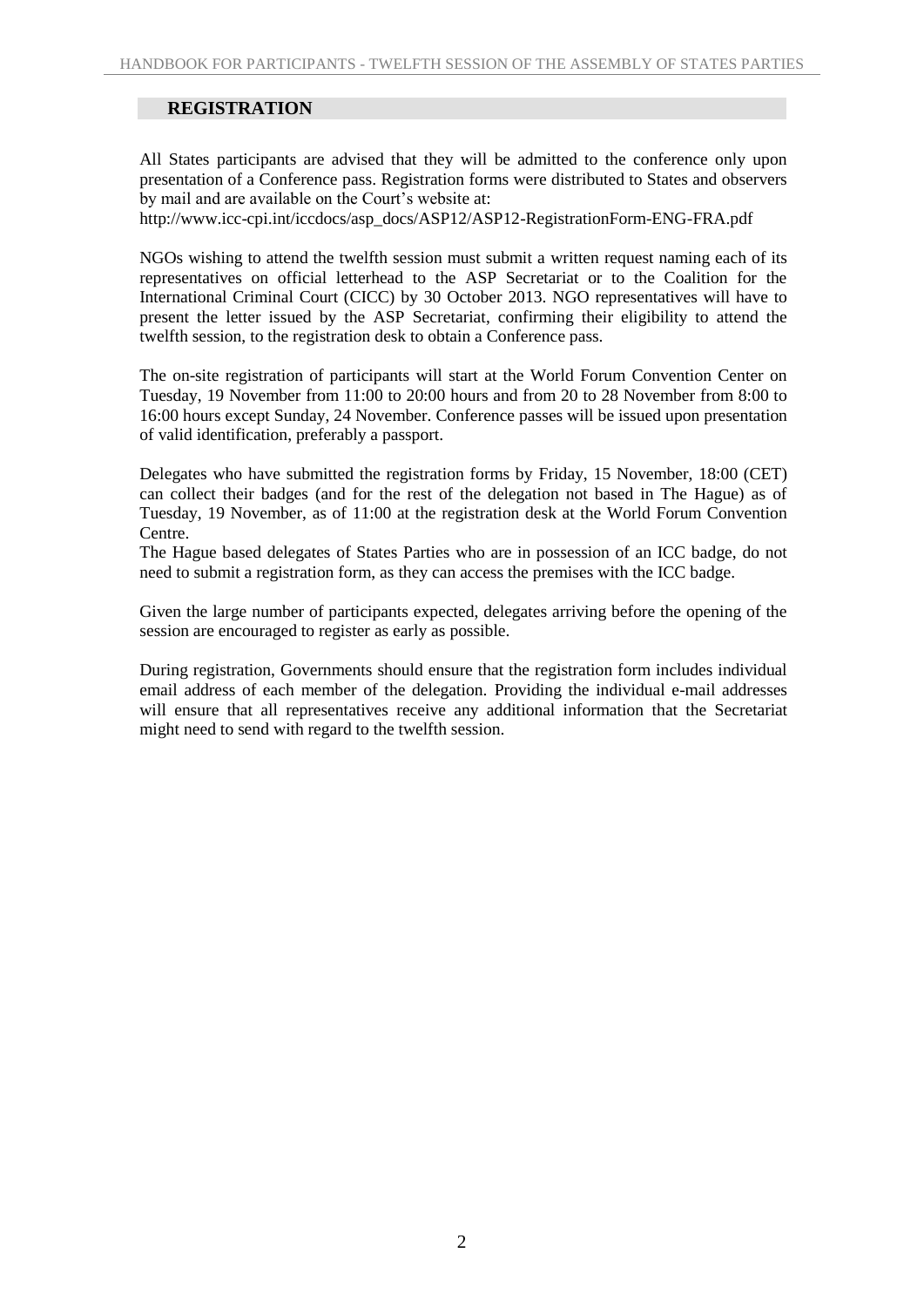#### **Credentials of States Parties**

Pursuant to Rule 24 of the *Rules of Procedure of the Assembly of States Parties*, original credentials of representatives of States Parties and the names of alternates and advisers shall be submitted to the Secretariat if possible not later than 24h after the opening of the session. Advance scanned copies of credentials should be sent by e-mail to the Secretariat (asp@icc-cpi.int) on the understanding that original credentials will also be submitted not later than 24h after the opening of the session. The credentials shall be issued by the Head of State or Government or by the Minister of Foreign Affairs or by a person authorized by either of them.

Rule 26: Pending a decision of the Assembly upon their credentials, representatives of States Parties shall be entitled to participate provisionally in the Assembly.

**SAMPLE OF CREDENTIALS LETTER FOR STATES PARTIES** 

#### [**OFFICIAL LETTERHEAD**]

#### *Address to Secretariat of the Assembly*

Whereas [*name of State Party*] desires to be represented at the twelfth session of the Assembly of States Parties to the Rome Statute of the International Criminal Court to be held in The Hague, from 20 to 28 November 2013,

Now therefore we *[Head of State or Government or Minister of Foreign Affairs or person authorized by either]* have appointed the following participants to represent [*name of State Party*] to the twelfth session of the Assembly of States Parties to the Rome Statute of the International Criminal Court:

Twelfth session in The Hague:

| Representative (one): | [name and title]         |
|-----------------------|--------------------------|
| $Alternate(s)$ :      | $[name(s)$ and title(s)] |
| $\text{Adviser}(s)$ : | $[name(s)$ and title(s)] |

The representative has full powers to act and take decisions on behalf of the Government of [*name of State Party*]

**[**CERTIFIED WITH SIGNATURE AND SEAL**]**

## **CREDENTIALS NOTIFICATIONS**

**Notifications from Observer States**

Pursuant to Rule 28 of the *Rules of Procedure of the Assembly of States Parties*, regarding original notification of participation of representatives of Observer States, the names of designated representatives of Observer States and of alternates and advisers who accompany them shall be submitted to the Secretariat. Advance scanned copies of notifications should be sent by e-mail to the Secretariat (asp@icc-cpi.int) on the understanding that original notifications will also be submitted.

**States not having observer status**

Pursuant to Rule 94 of the *Rules of Procedure of the Assembly of States Parties*, at the beginning of each session of the Assembly, the President may, subject to the approval of the Assembly, invite a given State which is not a party and does not have observer status to designate a representative to be present during the work of the Assembly.

**SAMPLE OF NOTIFICATION FROM OBSERVER STATES** 

#### [**OFFICIAL LETTERHEAD**]

The Embassy/Mission of *[name of State]* presents its compliments to the Secretariat of the Assembly of States Parties and has the honor to submit the composition of the *[name of State]* delegation to the twelfth session of the Assembly of States Parties to the Rome Statute of the International Criminal Court to be held in The Hague, from 20 to 28 November 2013,

Twelfth session in The Hague:

| Representative (one): | [name and title]         |
|-----------------------|--------------------------|
| $Alternate(s)$ :      | $[name(s)$ and title(s)] |
| $Adviser(s)$ :        | $[name(s)$ and title(s)] |

The Embassy/Mission of [*name of State*] avails itself of this opportunity to renew to the Secretariat of the Assembly of States Parties the assurances of its highest consideration.

**[**CERTIFIED WITH SIGNATURE AND SEAL]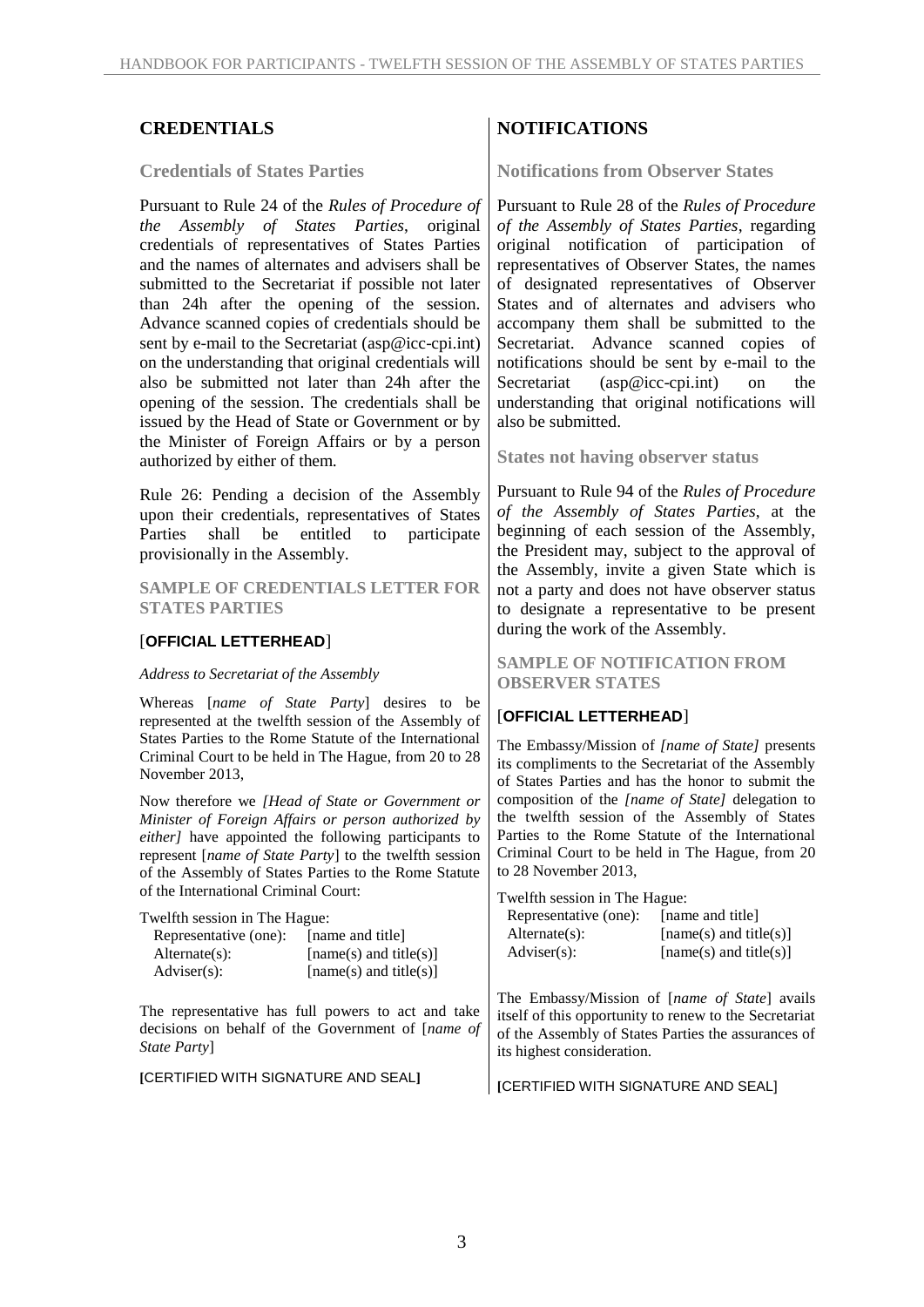## **PARTICIPANTS**

According to the Rules of Procedure of the Assembly of States Parties, the following may take part in the sessions of the Assembly:

#### **STATES**

All States Parties to the Rome Statute are entitled to participate in the meeting and will have the right to request the inclusion of supplementary items on the agenda, deliver statements, and to vote. Other States which have signed the Statute or the Final Act are also invited to participate in the meeting as observers, without a right to vote. A State which is not a party and does not have observer status may be invited by the President subject to the approval of the Assembly.

Each State Party shall be represented by one representative, who may be accompanied by alternates and advisers. Each Observer State may be represented in the Assembly by one designated representative, who may be accompanied by alternates and advisers. The representative may designate an alternate or an adviser to act in his/her capacity.

#### **INTERGOVERNMENTAL ORGANIZATIONS AND OTHER ENTITIES**

Entities, (regional) intergovernmental organizations and other entities with a United Nations General Assembly (UNGA) standing invitation, as well as other international bodies who were invited to the Rome Conference, accredited to the Preparatory Commission or are invited by the Assembly, may participate as observers, without the right to vote. (See *Rules of Procedure*, Rule 92, for complete text).

#### **NON-GOVERNMENTAL ORGANIZATIONS (NGOS)**

NGOs invited to the Rome Conference in 1998, registered to the Preparatory Commission for the International Criminal Court, or having consultative status with ECOSOC whose activities are relevant to the activities of the Court, and other NGOs invited by the Assembly may attend under the conditions laid down in the Assembly's Rules of Procedure. (See *Rules of Procedure*, Rule 93, for complete text).

#### **INTERNATIONAL CRIMINAL COURT**

The President of the Court, the Prosecutor and the Registrar, or their representatives, may participate, as appropriate, in meetings of the Assembly and the Bureau in accordance with the provisions of the *Rules of Procedure* and may make oral or written statements and provide information on any question under consideration.

#### **UNITED NATIONS**

The United Nations has a standing invitation to participate, without the right to vote, in the work and deliberations of the Assembly. The Secretary-General of the UN, or his/her designated member of the UN Secretariat, may participate in the meetings of the Assembly and the Bureau. He/She may make oral or written statements concerning any question under consideration by the Assembly which pertains to United Nations activities and provide information as appropriate.

*Participating Governments, intergovernmental organizations and non-governmental organizations are responsible for the costs of participation of their delegates.*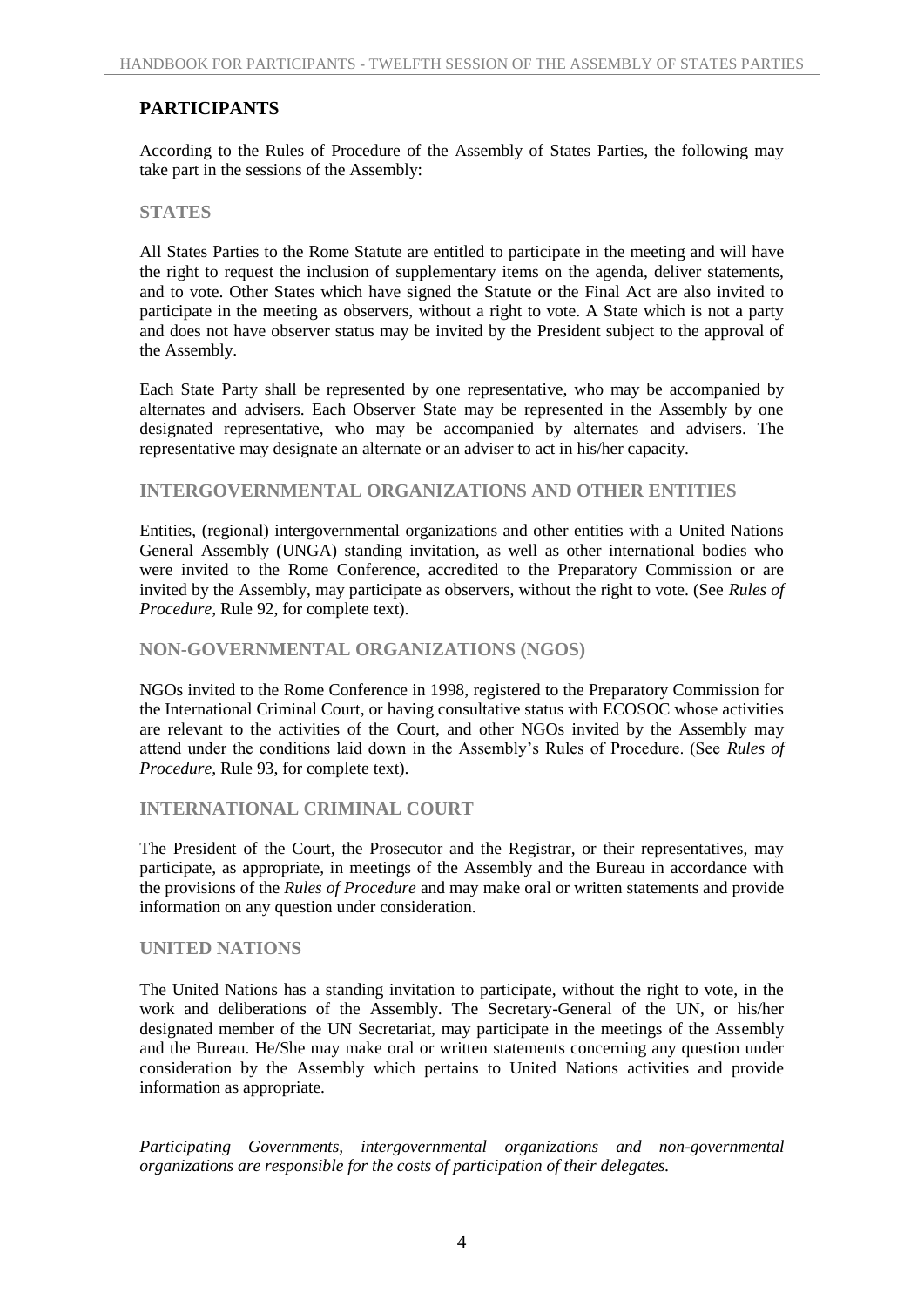## **MEDIA**

Journalists wishing to cover the session and related events must submit an official letter of assignment or copy of their press card along with the completed accreditation form to the following e-mail address: asp@icc-cpi.int. Please find the accreditation form at the following link:

http://www.icccpi.int/en\_menus/icc/press%20and%20media/press%20releases/Pages/MA144.aspx.

Journalists already accredited with the International Criminal Court do not need to submit the accreditation form nor the letter, but are kindly requested to confirm their participation via e-mail to: asp@icc-cpi.int.

The application period for accreditation starts on Friday 8 November and closes on Tuesday 26 November at 16:00 hours CET.

Press badges will be issued and handed out at the World Forum to journalists that have received accreditation upon presentation of a passport or a valid ID with photo. Only those representatives of the media possessing press badges will be given access to meetings and special events that will be open to the media.

## **Please note that there will be no press facilities available at the World Forum.**

Accredited correspondents are permitted access to open meetings in designated areas within the conference room. However, according to rule 42 of the Rules of Procedure and Evidence, the Assembly may decide that if exceptional circumstances arise, its meetings may be held in private.

Media crews interested in filming inside the World Forum Convention Center are kindly reminded that they should always liaise with the focal point from the Secretariat of the Assembly, Ms. Estera Luteranova, in order to obtain film authorization from the President of the Assembly, after which they would be escorted to the area reserved for that purpose. Any other requests for filming, particularly on the floor of the conference room where the Assembly is convening its session, should be cleared through the focal point from the Secretariat.

Audio/video recordings are permitted only during plenary meetings of the Assembly, which include elections sessions and general debate. There might be limitations on video/audio recording depending on whether the actual casting of the ballot will take place during the elections. If that is the case, film crews might be required to move to the part of the conference room from where the confidentiality of the vote would not be compromised.

Further information about the twelfth session can be found on the Assembly website. Please also see Provisional Work Programme for schedule of meetings at: http://www.icccpi.int/iccdocs/asp\_docs/ASP12/ASP12-ProvWorkProg-ENG.pdf. The daily ASP Journal can be found at: http://www.icc-cpi.int/iccdocs/asp\_docs/ASP12/ICC-ASP-12-1-ENG.pdf.

Journalists are invited to follow the President of the Assembly, Ambassador Tiina Intelmann, on Facebook at www.facebook.com/TIntelmann and Twitter @TIntelmann. For additional information please contact Ms. Estera Luteranova at +31 (0) 646 168 669 or via e-mail at esterluteran@gmail.com.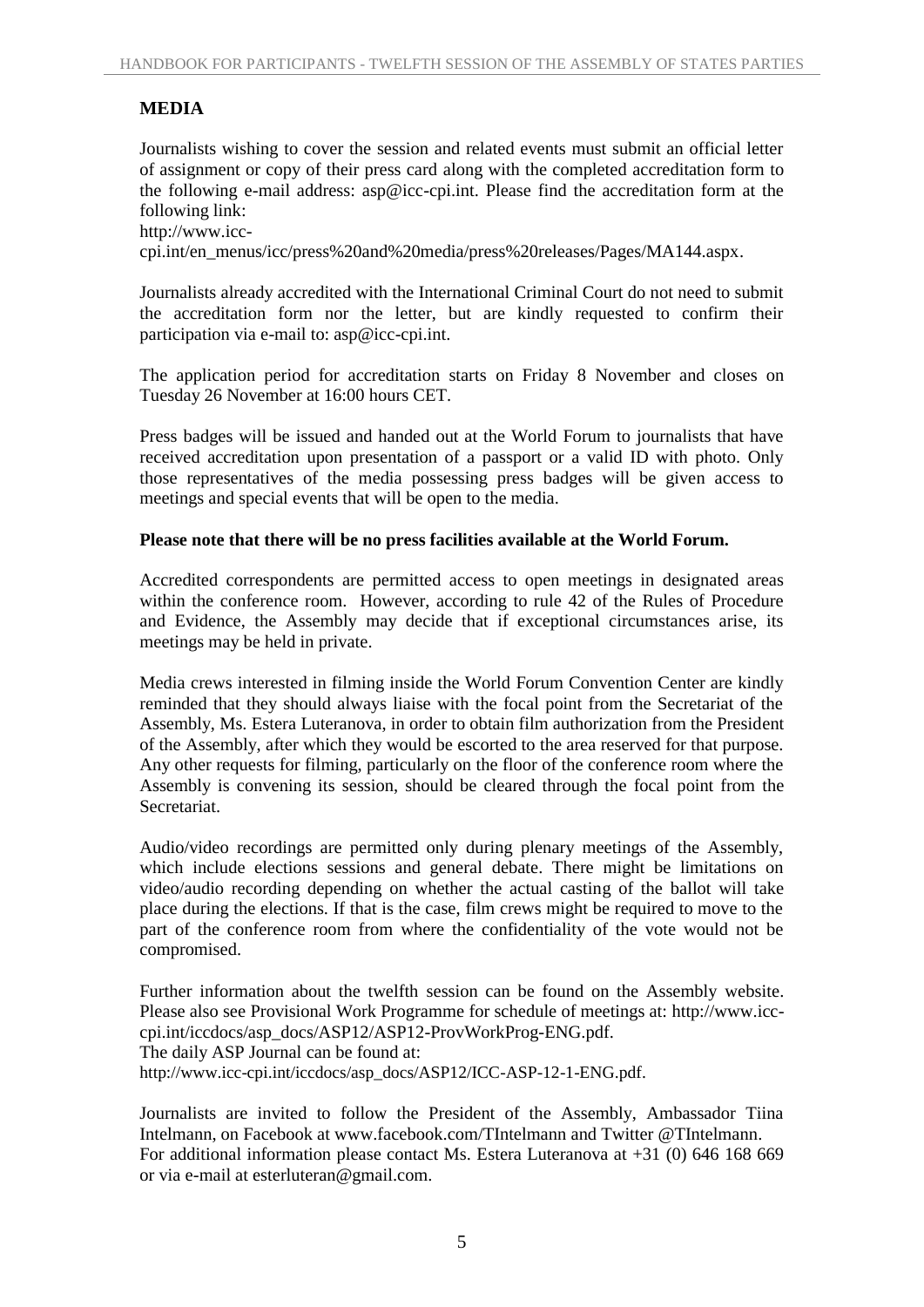## **LIST OF PARTICIPANTS**

A digital draft list of participants will be produced during the course of the twelfth session.

## **PROVISIONAL AGENDA, WORK PROGRAMME AND ASP JOURNAL**

The annotated provisional agenda for the twelfth session of the Assembly is contained in document ICC-ASP/12/1 and can be found at the website of the Assembly: http://www.icc-cpi.int/iccdocs/asp\_docs/ASP12/ICC-ASP-12-1-ENG.pdf.

In view of the crucial nature of the matters to be considered by the Assembly at the session and the need to reach important decisions, Government representation at the highest possible political level is strongly encouraged. Governments are also encouraged to include in their delegations representatives of central authorities and other Government representatives with expertise in the issues covered in the agenda.

In addition, the provisional programme of work, as approved by the Bureau in early November 2013, can be found at the following link: http://www.icc-cpi.int/iccdocs/asp\_docs/ASP12/ASP12-ProvWorkProg-ENG.pdf.

A daily ASP Journal containing information on meetings, side-events, and announcements will be available on the LCD screen upon entering the Assembly of States Parties section of the World Forum Convention Center, as well as on the ICC web site on the following link: http://www.icc-cpi.int/iccdocs/asp\_docs/ASP12/ASP12-Journal-ENG.pdf.

## **LANGUAGES**

Arabic, Chinese, English, French, Russian and Spanish are the official languages, as well as the working languages, of the Assembly.

For the Plenary and the meetings of the Working Groups taking place in the World Forum Theatre simultaneous interpretation into Arabic, English, French, and Spanish will be provided.

Each seat in the World Forum Theater of the World Form Convention Center for which simultaneous interpretation is available will be equipped with a portable receiving set and headphone. **Participants are requested not to remove that equipment from the meeting rooms so that it may be checked periodically and the batteries may be recharged if necessary.**

## **SEATING ARRANGEMENTS**

States Parties will be seated in English alphabetical order, starting with the State drawn by lot (Central African Republic for the twelfth session). Four designated seats, two of which will be at a table, will be provided to each State Party. Observer States and invited States will be seated in alphabetical order behind the States Parties. International/Intergovernmental organizations, representatives from the Court, and NGOs will be seated in designated areas.

## **MEETINGS**

The meetings of the Assembly and of its subsidiary bodies with general membership shall be held in public, unless the Assembly decides that exceptional circumstances require that the meetings shall be held in private. As a general rule, meetings of the Bureau and of subsidiary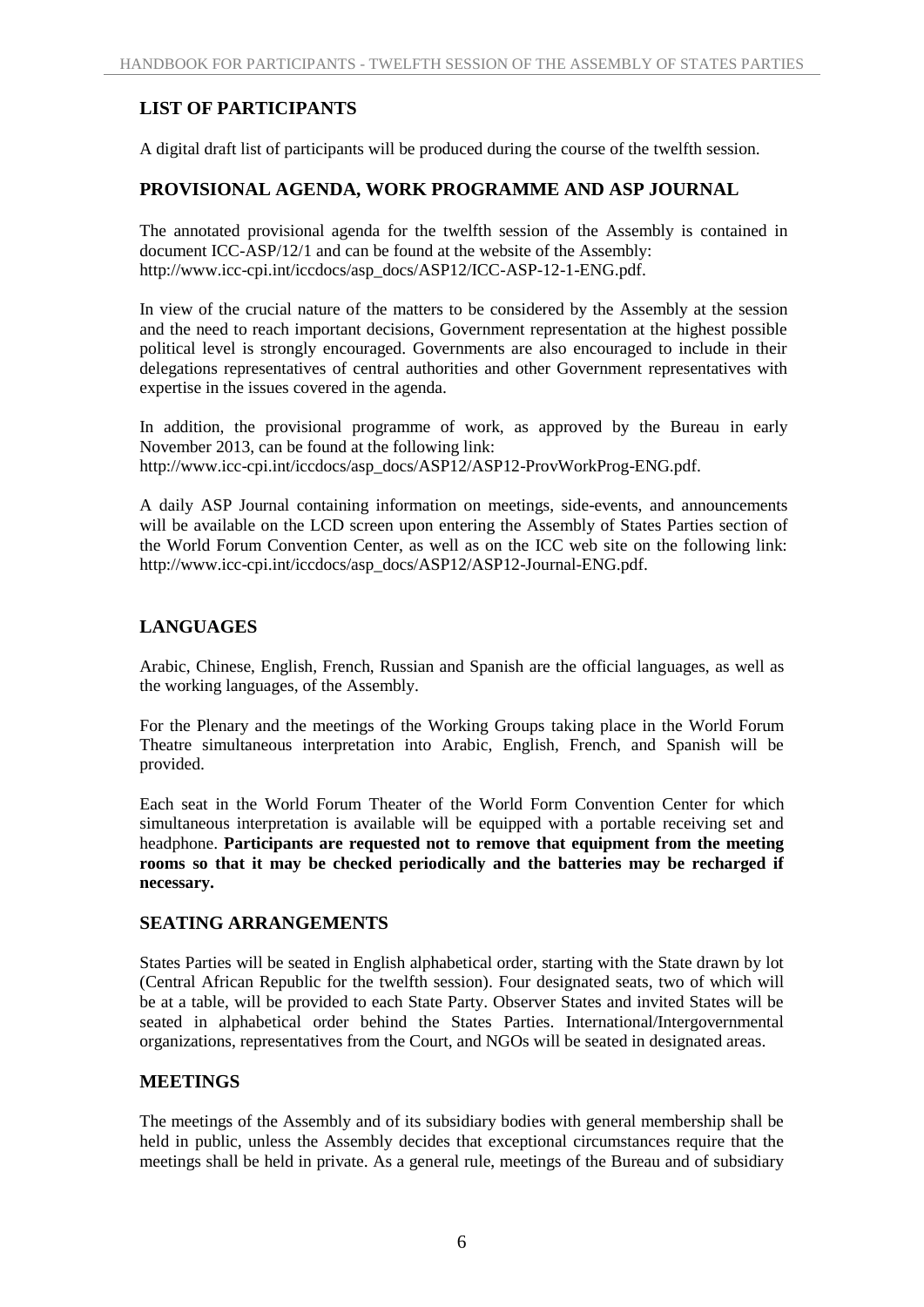bodies with limited membership shall be held in private, unless the body concerned decides otherwise.

The programme of the meetings will be included in the *ASP Journal*, which will be issued digitally on a daily basis and will specify conference rooms and times of meetings: http://www.icc-cpi.int/iccdocs/asp\_docs/ASP12/ASP12-Journal-ENG.pdf.

Unless otherwise indicated, morning meetings will be held from 10:00 to 13:00 hours; afternoon meetings from 15:00 to 18:00 hours.

## **DECISION-MAKING**

Every effort shall be made to reach decisions in the Assembly and in the Bureau by consensus. If consensus cannot be reached, decisions shall be taken by vote. Each State Party shall have one vote. Decisions on matters of substance must be approved by a two-thirds majority of States Parties present and voting. Decisions on matters of procedure shall be taken by a simple majority of States Parties present and voting. States Parties are reminded of article 112, paragraph 8, of the Rome Statute of the International Criminal Court which reads:

"A State Party which is in arrears in the payment of its financial contributions towards the costs of the Court shall have no vote in the Assembly and in the Bureau if the amount of its arrears equals or exceeds the amount of the contributions due from it for the preceding two full years. The Assembly may, nevertheless, permit such a State Party to vote in the Assembly and in the Bureau if is satisfied that the failure to pay is due to conditions beyond the control of the State Party."

As at 17 October 2013, there were 9 States in arrears.

## **ELECTIONS**

At the twelfth session in The Hague, the Assembly shall proceed with the election to fill a judicial vacancy and the election of six members of the Committee on Budget and Finance*.*

In accordance with article 112, paragraph 8, of the Rome Statute, States in arrears would not be able to vote at the twelfth session.

More information on the elections as well as nominations can be found at: http://www.icccpi.int/en\_menus/asp/sessions/documentation/12th-session/Pages/default.aspx

## **GENERAL DEBATE**

The general debate will take place on the first day of the Assembly, i.e. Wednesday, 20 November, from 15:00 to 18:00 and on the second day, Thursday, 21 November, from 10:00 to 13:00 but may continue into lunchtime and in the evening; and from 18:30 to 20:00. Delegations are invited to inscribe themselves on the list of speakers as of 21 October 2013 by contacting the Secretariat via fax (+31 70 515 8376) or email (asp@icc-cpi.int), with an indication of their preferred segment (morning or afternoon). If possible, the Secretariat would welcome receiving the name and the title of the speaker. Ministerial level representatives will be accorded precedence on the list.

In accordance with rule 50 of the Rules of Procedure and with previous decisions of the Assembly, delegations are kindly reminded to deliver statements of **no more than 5 minutes** and the list of speakers has been prepared on the basis of the agreed 5-minute statement by each delegation. In order to assist the speakers with the timely delivery of their statements, a light mechanism will be installed at the rostrum.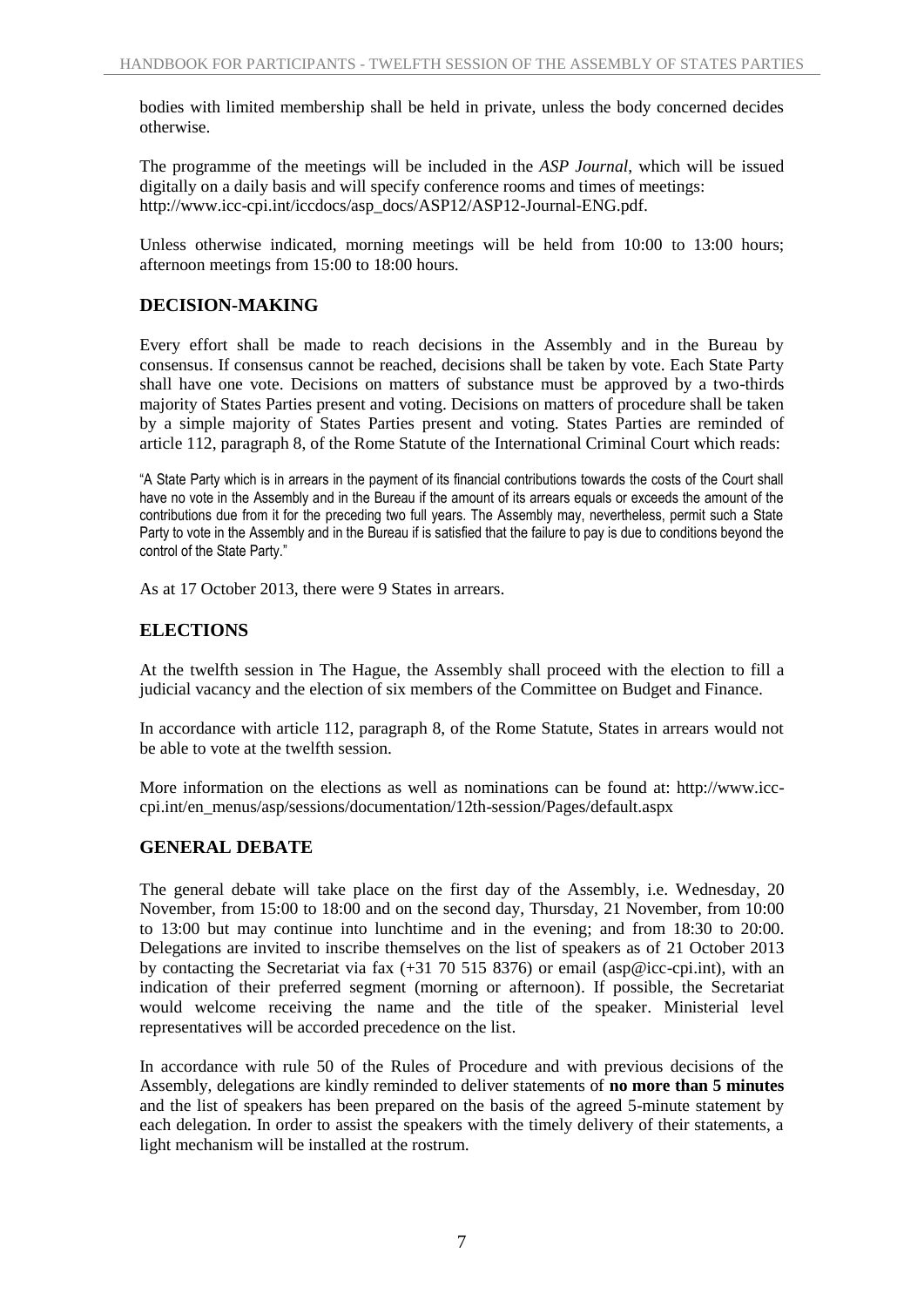Each delegation will be allocated one slot only, irrespective of the level of representation. Delegations are advised that any changes to the level of representation for the general debate of the twelfth session should be communicated as soon as possible to the focal point of the Secretariat dealing with the general debate. Ms. Gabrijela Filipović, at: Gabrijela.Filipovic@icc-cpi.int.

Delegations with representation at the same level may wish to exchange their speaking slots with each other. If there is upgrading to the higher level, the speaker will be accommodated as a last speaker in his or her category. These arrangements are necessary in order to accommodate all speakers in equitable way. In event of time slot exchange, both delegations are kindly advised to notify the focal point of the Secretariat, otherwise, exchanges shall not be considered completed. The final arrangements will be deemed binding unless dispensed by all delegations involved.

Furthermore, in accordance with the past practice of the Assembly, the States may wish to participate in the general debate by making written submissions, which would be posted on the website of the Assembly. President of the Assembly wishes to invite States in a position to do so to submit written statements only.

For further information on general debate please refer to the letter from the President of the Assembly dated 8 October 2013 at the following link: http://www.icc-cpi.int/iccdocs/asp\_docs/ASP12/PASP-LETTER-ASP12-GD-ENG.pdf

## **SPECIAL SEGMENT**

On 1 November 2013 the Bureau of the Assembly of States Parties to the Rome Statute of the International Criminal Court (hereinafter "the Assembly") decided to recommend that the Assembly include in the agenda for its twelfth session an additional agenda item entitled: Special Segment as requested by the African Union: "Indictment of sitting Heads of State and Government and its consequences on peace and stability and reconciliation." This segment is scheduled to take place on 21 November 2013 from 15:00-18:00 at the World Forum Theater. The Bureau may allocate time to continue Special segment if needed.

## **PLENARY DISCUSSIONS**

*Victims and cooperation*

In relation to the plenary panel discussion on victims, scheduled for Friday, 22 November 2013, from 10:00 to 13:00 and the plenary discussion on cooperation, scheduled to take place on Friday, 22 November from 15:00 to 18:00 can be found at the following links:

English version: http://www.icc-cpi.int/EN\_Menus/asp/sessions/documentation/12thsession/pages/paneldiscussions.aspx

French version: http://www.icc-cpi.int/FR\_Menus/asp/sessions/documentation/12thsession/pages/paneldiscussions.aspx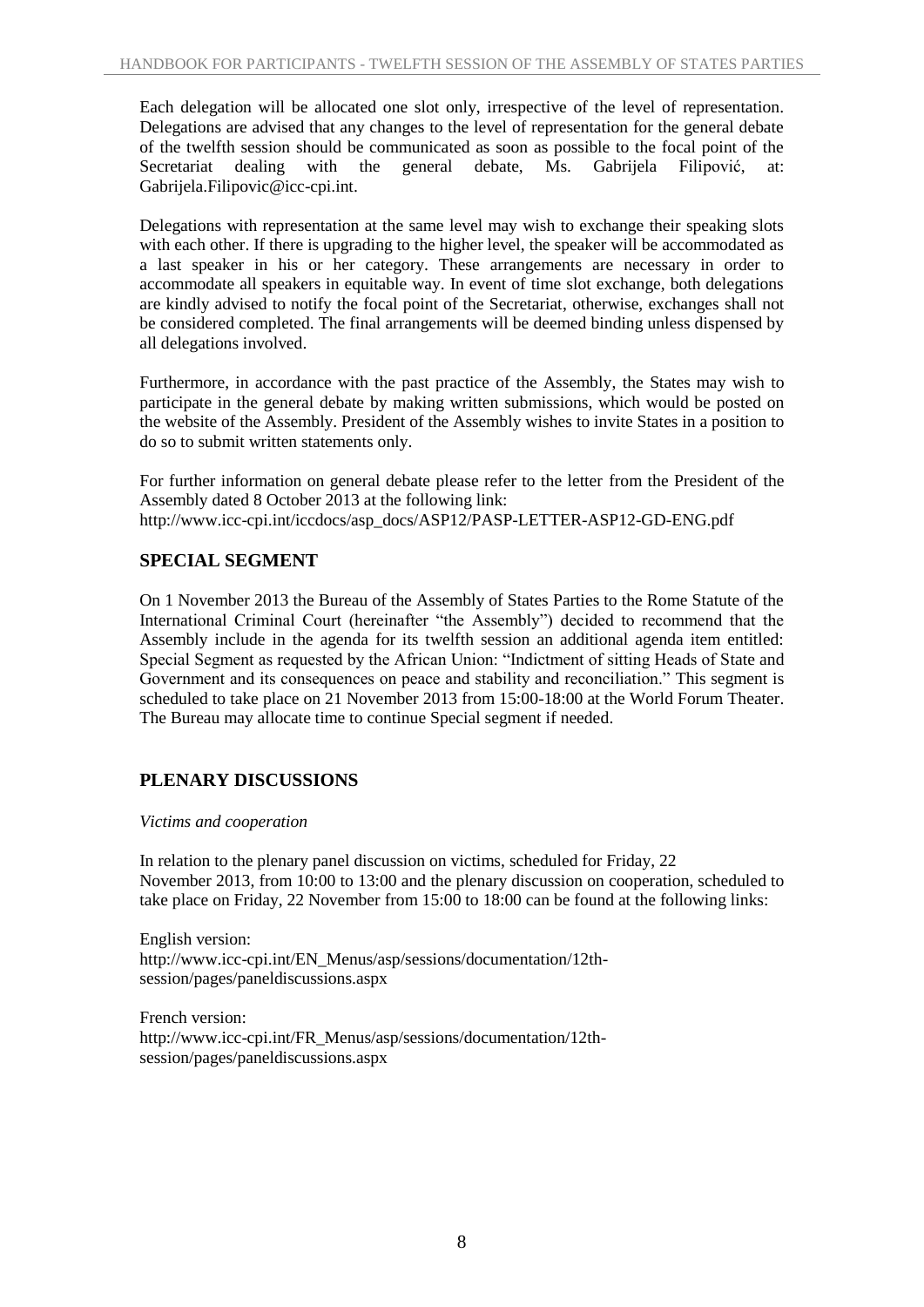## **STATEMENTS**

Representatives wishing to circulate statements to all participants are requested to provide 250 copies to the Meeting Room Attendant, who will be located in the front of the meeting room.

Alternatively, representatives who do not wish to have their statements circulated but would still wish to help ensure that the impact of their words is equally strong in all languages, are requested to read at a reasonable speed and to hand in 20 copies of the statement for distribution to the President, Rapporteur, Secretariat, and interpreters.

In either case, copies of statements should be delivered to the Meeting Room Attendant before the speaker takes the floor, preferably at the start of the meeting, to allow sufficient time for distribution of statements to the interpreters. Conference participants are reminded that the Secretariat will not be in a position to offer reproduction services for such texts.

If written texts are provided in more than one official language, delegations should indicate clearly which of those texts is to be accepted as the official text. Furthermore, delegates should specify whether that official text will be read out as written or if it should be checked against delivery, in which case the words "check against delivery" should be clearly indicated on the top right corner of the first page.

Other written statements submitted by the designated representatives of entities, intergovernmental organizations and other entities that have received a standing invitation from the General Assembly of the United Nations, regional intergovernmental organizations or other accredited international bodies and non-governmental organizations shall be made available by the ASP Secretariat to representatives of the States Parties and Observer States in the quantities and in the language or languages in which the statements are made available to it, provided that a statement submitted on behalf of non-governmental organization is related to the work of the Assembly and is on a subject in which the organization has a special competence.

In accordance with the Bureau's decision on moving towards "greener" conference serving, delegations and all participants are requested to provide to the Secretariat digital versions of their statements, preferably in advance of the meetings (asp@icc-cpi.int).

Representatives wishing to provide a video statement can do so by submitting the video statement to the Secretariat on USB memory sticks, which would then be posted on the web site, under the General debate segment.

*Written statements shall not be reproduced at the expense of the Assembly and shall not be issued as official documents.*

## **DISTRIBUTION OF OFFICIAL DOCUMENTS**

In accordance with the Bureau's decision on pursuing a paper-light approach to documentation for the twelfth session, pre-session documentation will no longer be made available to delegations.

The Secretariat will provide at the session USB memory sticks containing the pre-session documentation for all delegations at a conference officers desk.

Documentation in official languages is available at: http://www.icc-cpi.int/en\_menus/asp/sessions/documentation/12th-session/Pages/default.aspx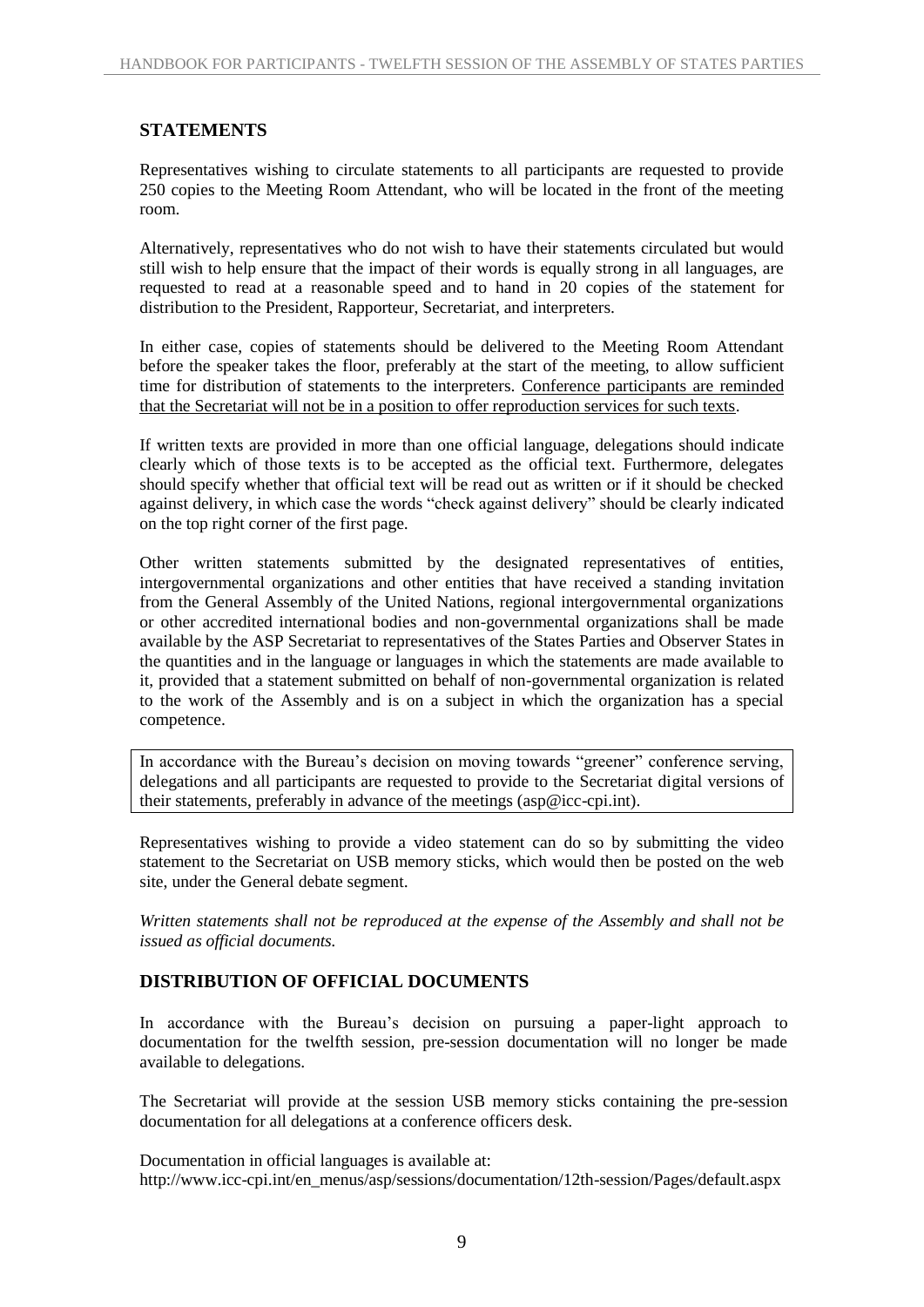## **BOOKING OF MEETING ROOMS**

Rooms for meetings, including those of regional groups or other informal meetings of States, may be reserved by contacting the focal point of the Secretariat, Ms. Nicole Lange Barends, at: Nicole.LangeBarends@icc-cpi.int.

## **PHOTOCOPYING**

The WFCC reception desk offers photocopy services. There are costs attached to this service.

## **SECURITY AND SAFETY**

Delegates are reminded not to leave briefcases or any valuable items unattended in the meeting rooms. Participants are advised to carry their valuables safely, especially at railway stations and while on public transport.

Restrictions will be in place on the use of cellular telephones, radio transmitters, recording devices and camera equipment inside the conference area.

## **EMERGENCY AND MEDICAL SERVICE**

#### **THE HAGUE**

Should medical first aid be required, security personnel may be contacted (extension 8484). The main number to call in case of an Emergency (police, fire, ambulance) is **112**. For non-urgent matters, the police can be reached at 0900-8844.

For participants with a non-acute medical problem that really needs attention and who have no embassy or motherorganisation in the Netherlands, the Court's doctor can be contacted via the States Registration Desk.

Nearest hospital:

Red Cross Hospital (Rode Kruis Ziekenhuis) Sportlaan 600, 2566 MJ Den Haag. Phone: 070 312-6200/361-4761.

## **SOCIAL AND SIDE-EVENTS**

For coordination purposes, the organizers of receptions and other protocol events should contact the Secretariat (Ms. Nicole Lange Barends: Nicole.LangeBarends@icc-cpi.int). Announcements about social events may be made in meetings or published in the *ASP Journal*.

Please kindly note that the Secretariat does not send invitations to side-events. The invitations shall be sent by organizers for their respective side event.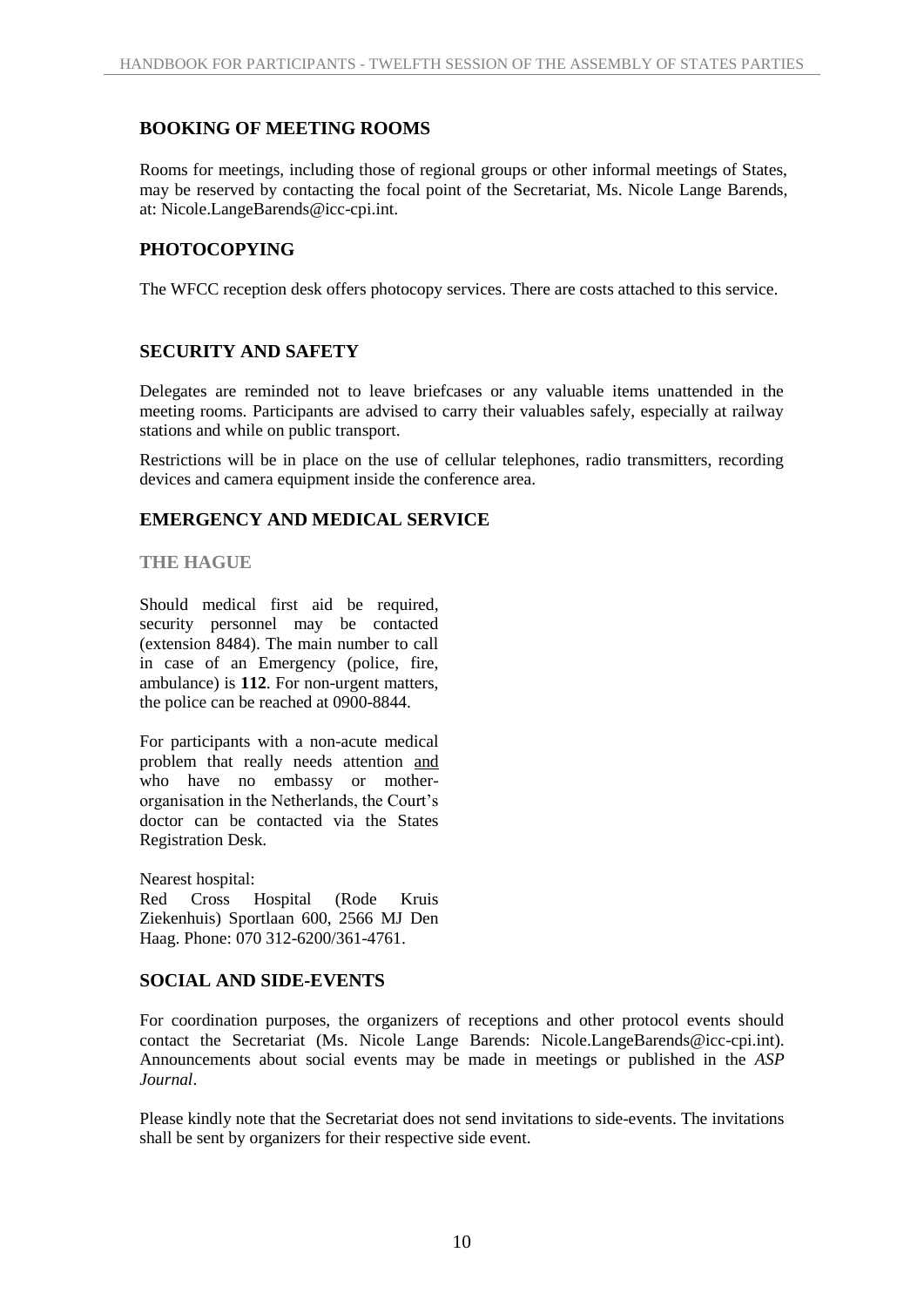## **HOTELS**

All participants are solely responsible for the reservations and payments of hotel rooms and, if necessary, contacting his or her Embassy for assistance. Hotel information can be found at http://www.holland.com/uk/cities/thehague/. It is advisable to make reservations as soon as possible due to limited availability.

## **CATERING**

The conference restaurant at the World Forum Convention Center, which is part of the adjacent Novotel Hotel, will be open from 11:00 to 15:00 and from 18:00 to 22:00. The restaurant bar is open from 07:00 to 12:00 and from 17:00 to 24:00.

A coffee corner will be located in the Oceania Foyer and will be open from 08:00 to 18:30.

## **CATERING FOR SIDE-EVENTS**

Private luncheons and receptions at the World Forum Convention Center can be arranged by contacting:

Ms. Lisa de Vries  $T: +31(0)70-3066313$ E: lisa.devries@maisonvandenboer.nl

Ms. Natascha van leeuwen  $T: +31(0)70-3066303$ E: natascha.vanleeuwen@maisonvandenboer.nl

## **TELEPHONE AND INTERNET FACILITIES**

Telephone booths can be found in the lobby. Telephone cards may be purchased from the Reception Desk for  $\epsilon$ 5 or  $\epsilon$ 10 each. If you are calling from outside the Netherlands to The Hague, add the country code (31) and the city code (70) to the telephone number. From within the Netherlands, calls to The Hague should be preceded by 070. Calls within the city do not require a city code.

Directory assistance for numbers within the Netherlands: 0900 8008. For international numbers: 0900 8418.

An internet café for participants will be located in the Oceania Foyer.

Free Wi-Fi will be available in the World Forum Theater, as well as in the Oceania Foyer. Access code/password is: "worldforum".

## **PARKING**

The World Forum is easily accessible and has its own parking facilities. Exit tickets can be purchased at the machines at the entrance to the parking garage (payment per hour).

Parking charges: 1 hour ticket :  $\epsilon$  3.50 12 hour ticket :  $\in$  13.00 24 hour ticket :  $\in$  25,00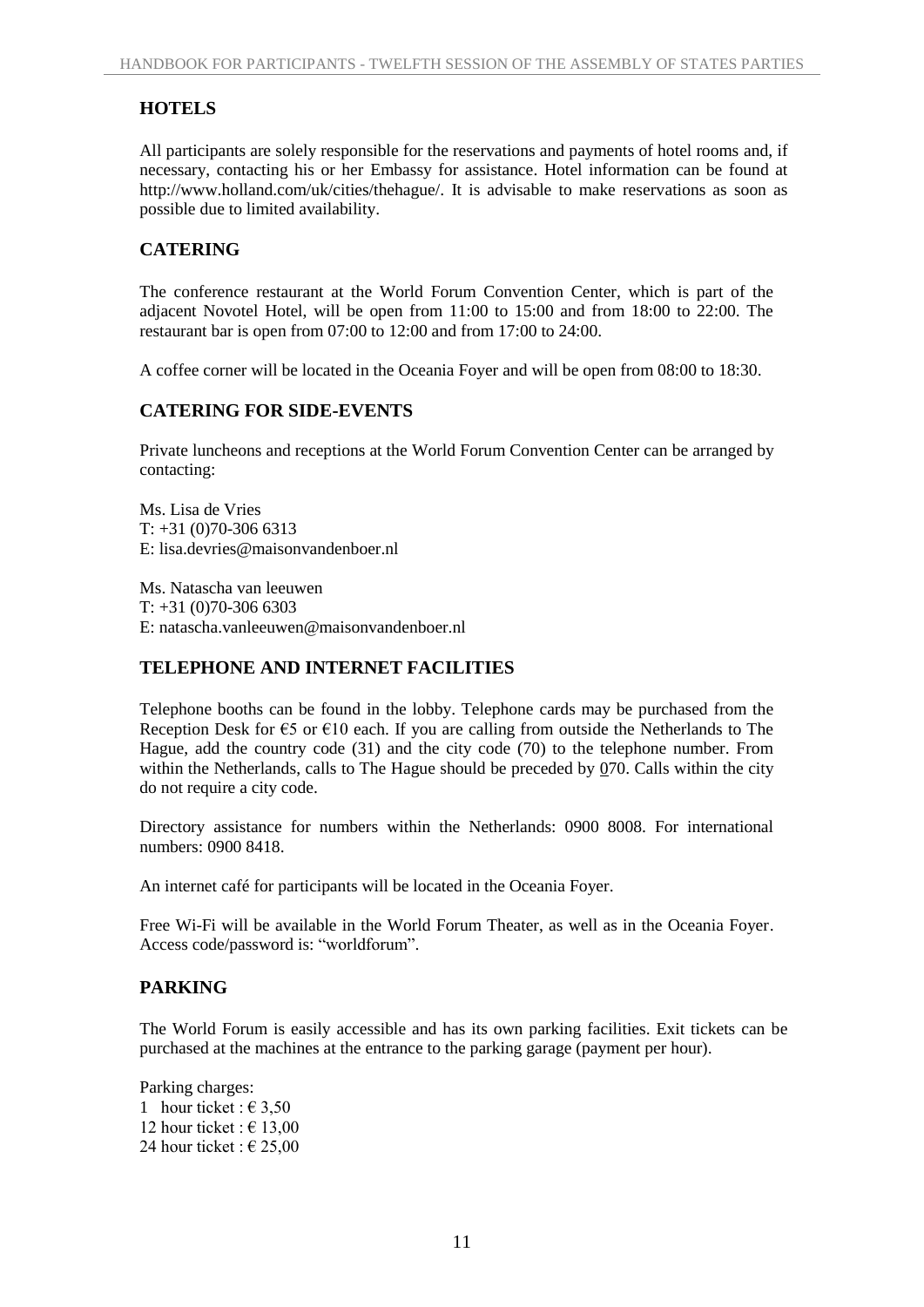There is an ongoing construction at the WFCC, limiting the amount of space for parked cars in front of the main entrance. After dropping off the attendees cars may be parked in the underground garage.

## **TAXIS**

Participants are advised to only use licensed taxis which have blue number plates. When ordering a taxi, please indicate that special ICC rates are available to you when you use taxis from the following companies:

Noordzee Taxi: 070-358 9999 Hofstad Taxi: 070-346 2626

## **PUBLIC TRANSPORTATION**

The WFCC can be reached by trams #1 (World Forum stop), #10 (World Forum stop), or #17 (Statenplein stop).

Note: Tram 10 only operates at working days during rush-hour from 07.00 until 09.00 hrs and from 15.30 until 18.30 hrs.

## **BANKING AND CURRENCY EXCHANGE**

There is a cash dispenser to the left of the main entrance at the WFCC. In the center of town, and at the railway stations, you will also find currency exchange facilities. The currency of the Netherlands is the euro. Credit cards are accepted at most major stores, restaurants and hotels.

## **SHOPS**

Some small shops are open on week days from 9:00 hours until 18:00 hours, with larger shops opening at 10:00. Bakeries open earlier. On Thursday evenings, large stores stay open until 21:00 hours. On Sundays, the large stores in the city center are open, but not until 12:00 hours (noon).

## **CLOAKROOM**

Coat racks will be located at the entrance of the Conference area upon entering through the metal detectors, to the left.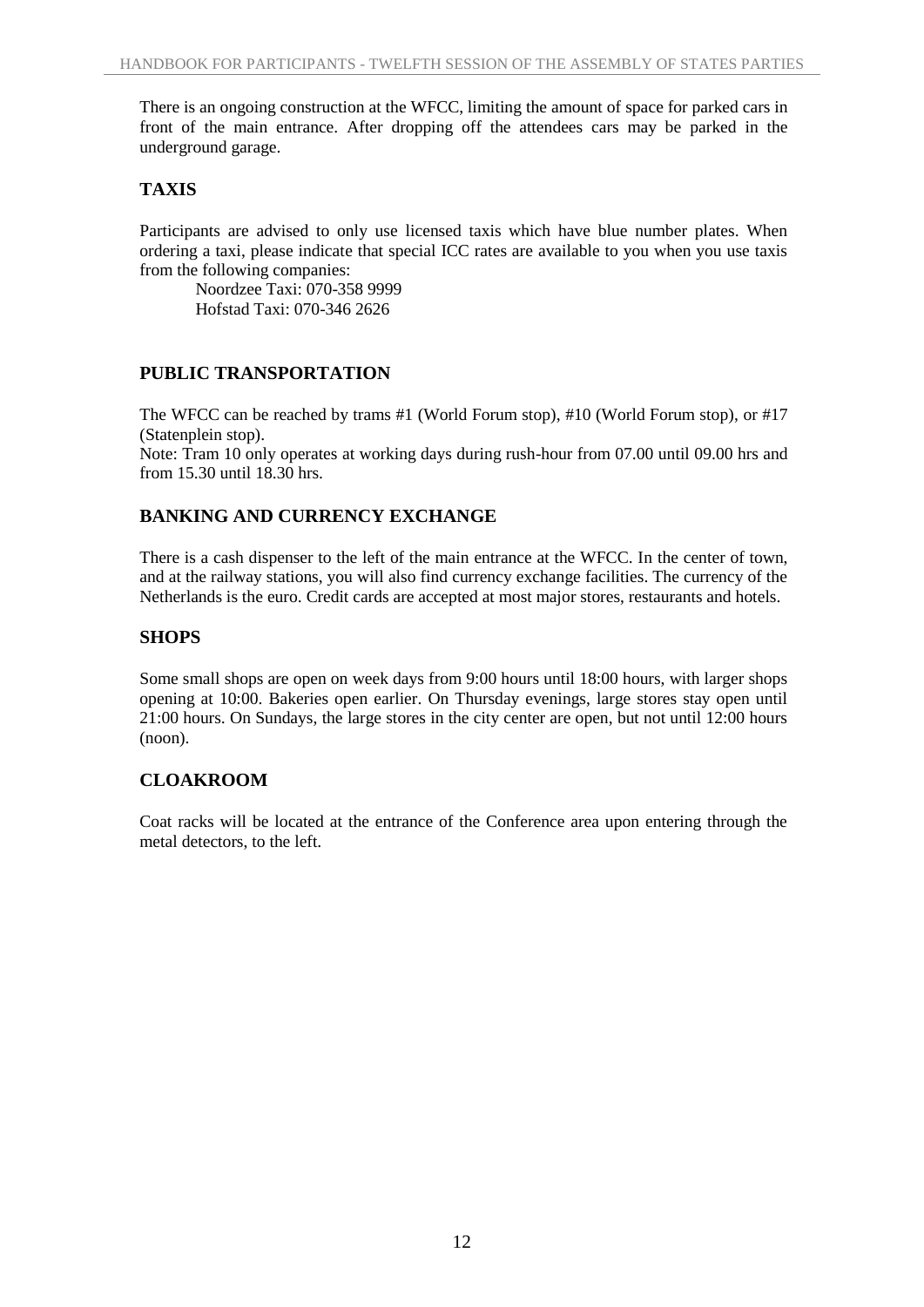# **CONTACT INFORMATION**

#### **SECRETARIAT OF THE ASSEMBLY OF STATES PARTIES**

| <b>Mailing address:</b> | <b>Street address:</b> | <b>Phone/Fax/Email Numbers</b> |                   |
|-------------------------|------------------------|--------------------------------|-------------------|
| P.O. Box 19519          | Maanweg 174            | Phone:                         | $+31(0)705159806$ |
| 2500 CM The Hague       | 2516 AB The Hague      | General Fax:                   | $+31(0)705158376$ |
| The Netherlands         | The Netherlands        | General Email:                 | $asp@icc-cpi.int$ |

#### *Secretariat staff:*

Mr. Renan Villacis Director of the Secretariat of the Assembly of States Parties Tel: +31-70-515 9806 *Secretary of the Assembly*

Mr. Fakhri Dajani Executive Secretary of the Committee on Budget and Finance Tel: +31-70-515 9322

Ms. Christiane Bouryolannis Senior Legal Officer

Ms. Miia Aro-Sánchez Legal Officer Tel: +31-70-515 9451

Ms. Gaile Ramoutar Legal Officer Tel: +31-70-515 9204

Ms. Fanny Fontaine Legal Officer Tel: +31-70-515 9590

Ms. Gabriela Augustinyová Assistant Legal Officer Tel: +31-70-515 9681

Ms. Gabrijela Filipović (general debate) Special Assistant to the Director Tel: +31-70-515 9806

Ms. Estera Luteranová (press) Special Assistant to the Director Tel: +31-70 515 8092

Ms. Krisztina Csiki (press) Special Assistant to the Director Tel: +31-70-515 8194

Ms. Nicole Lange-Barends Administrative Assistant (journal and side-events) Tel: +31-70-515 9129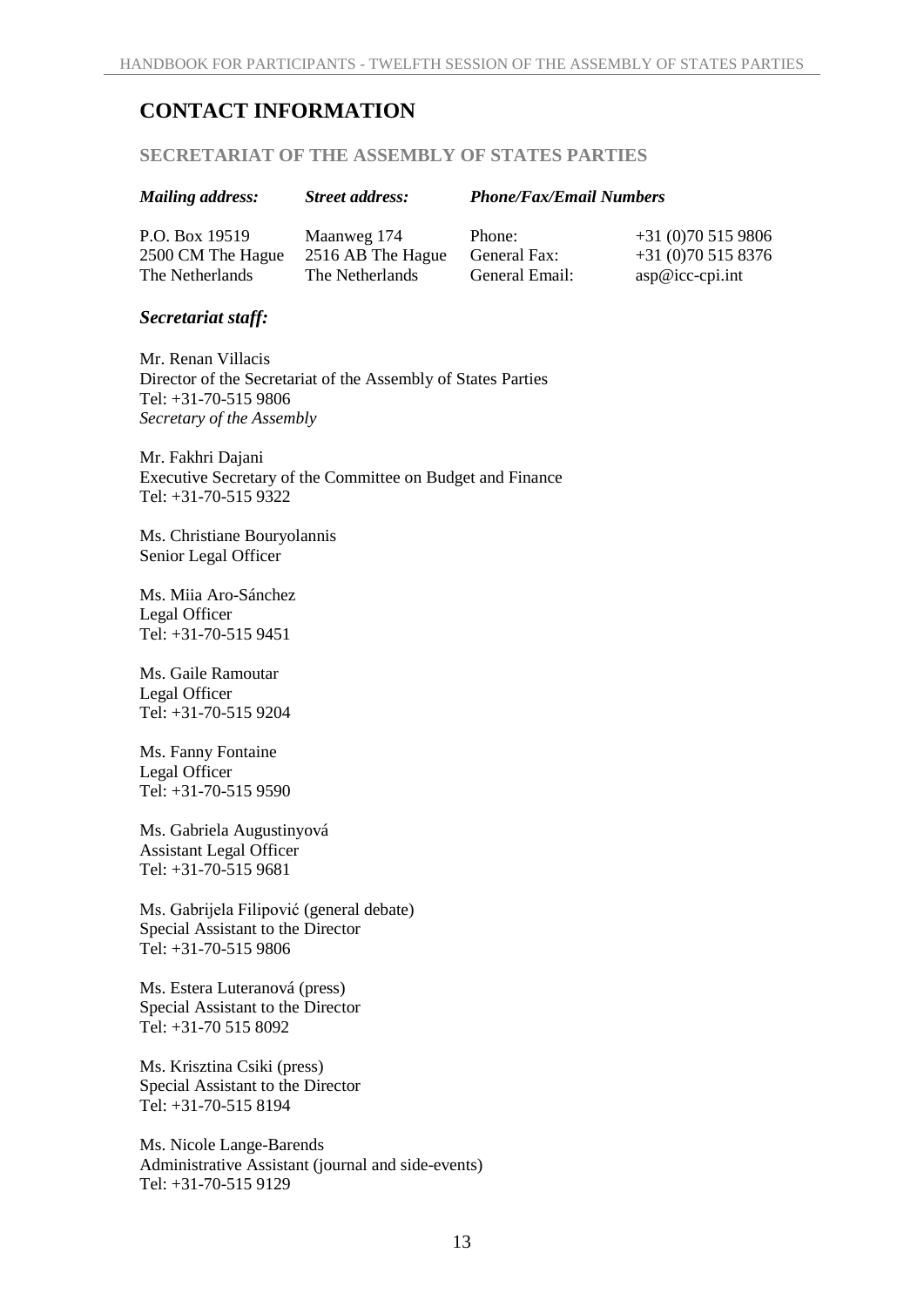Ms. Deborah Ruiz Verduzco Special Assistant to the President of the Assembly Tel: +31-646 468 617

Mr. Federico Jose Morzinger Registration officer (registration, badges, general information) Tel: +31-70-515 9685 Mobile: +31 637 273 779 (as of 19 November) E: FedericoJose.Morzinger@icc-cpi.int

Mr. Bengt-Arne Hulleman Protocol and Events Officer, PIDS (requests for bilateral interviews with the Court officials) T: +31 70-515 9905 E: Bengt-Arne.Hulleman@icc-cpi.int